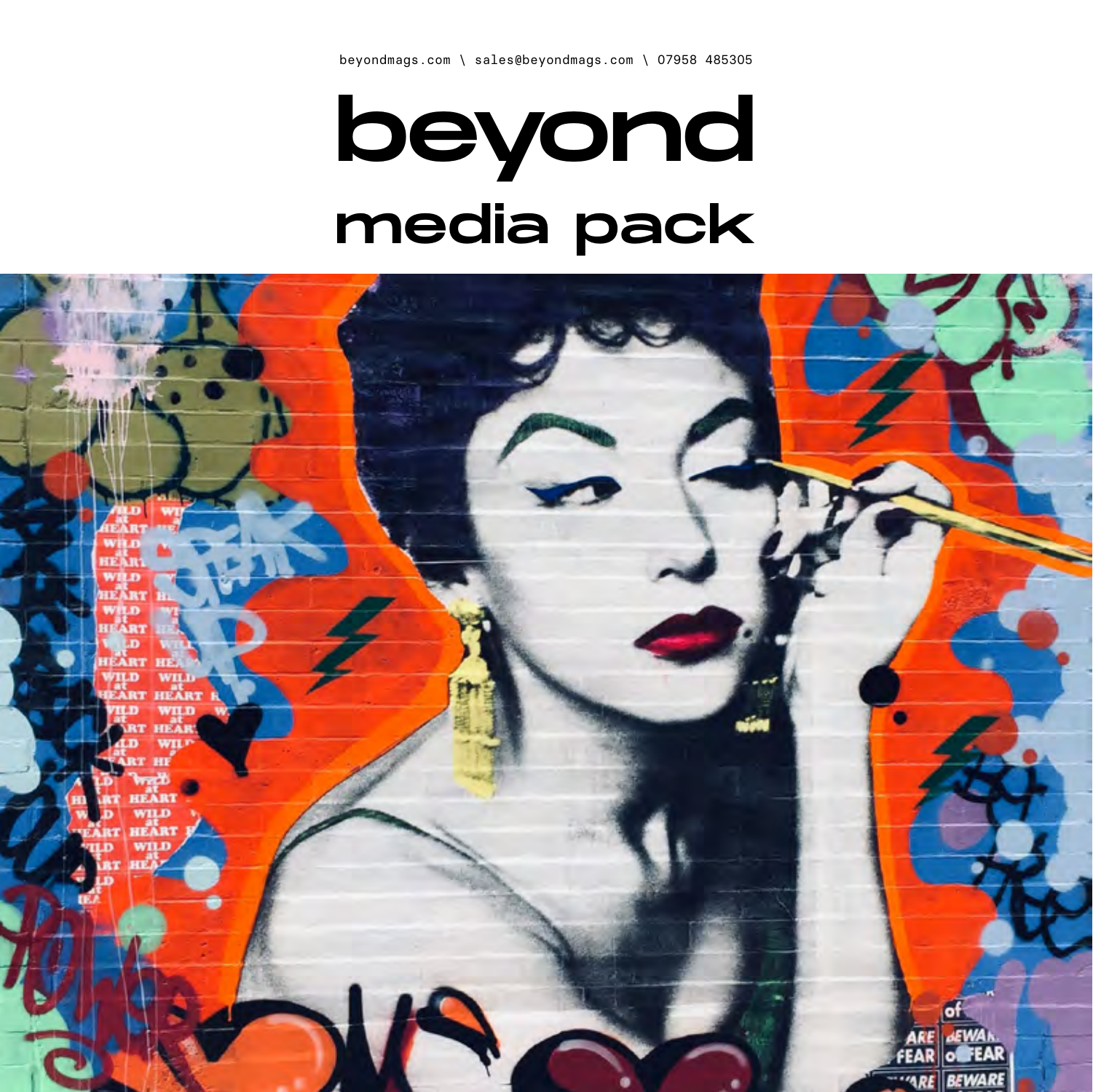

**WAREDE SERVIS CONTROVER SERVIS AND THE UK's most stylish and popular independent lifestyle** the UK's most stylish and magazines.

Having been at the forefront of regional publishing since launching in 2005, beyond has firmly established itself as a premier and much-loved publication across Yorkshire.

Priding itself on strong editorial content and cutting-edge design, the awardwinning magazine, headed by founder Mark Bowness, employs a highly talented and dedicated team of writers and designers to create the perfect balance between engaging features and effective advertising campaigns. Focusing on the eclectic mix of growing independent businesses across the region, beyond has become a champion for those who have worked so hard to make Yorkshire such a vibrant and exciting place to shop, live and visit. So whether you're looking for the hottest new bar in town, a secret weekend getaway or some of the coolest independent shops and creatives, beyond will open the door and take you on a journey of discovery.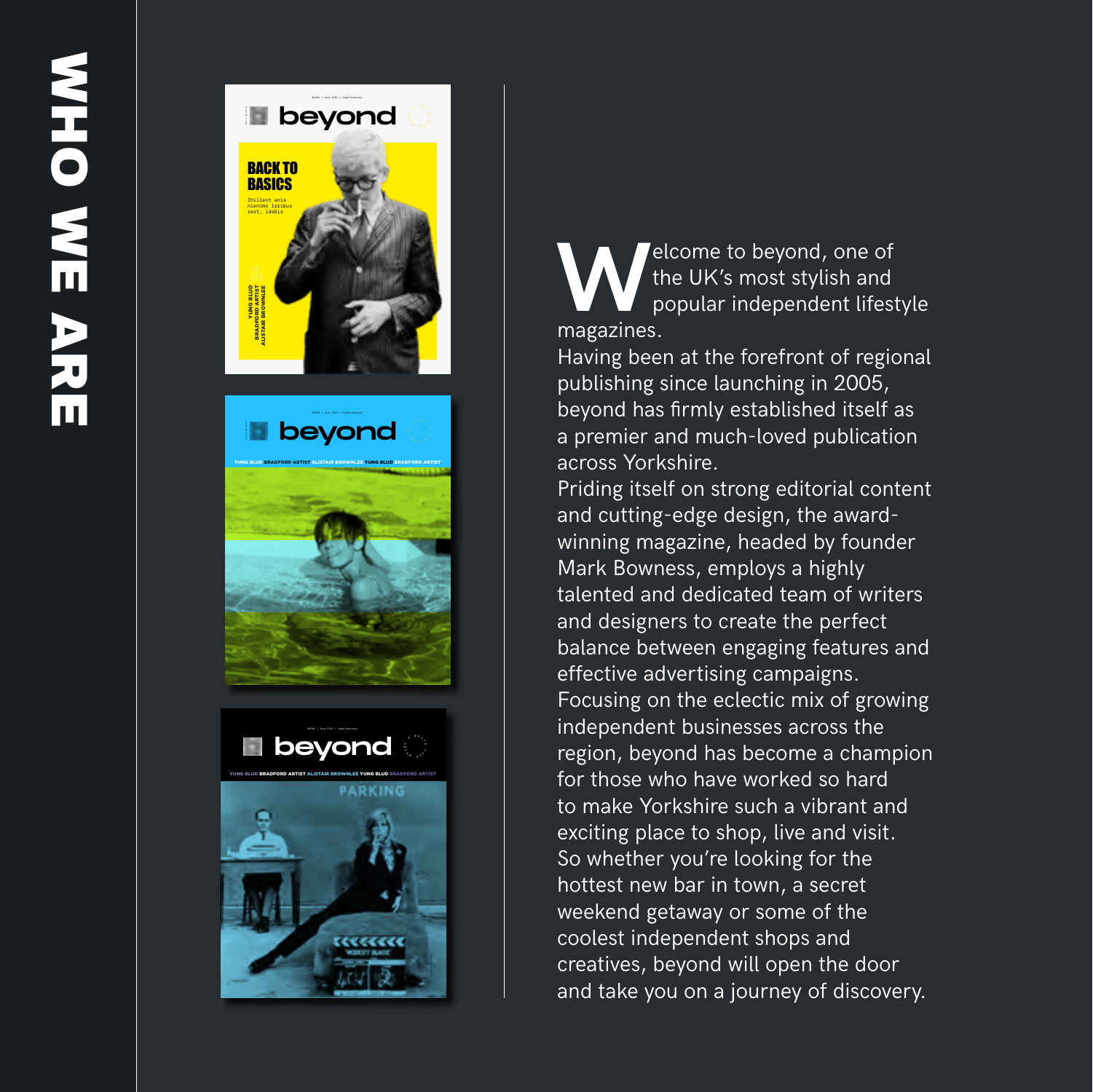With a respected and trusted reputation within the industry, advertising in beyond has long been the preferred choice for many leading businesses.

With a print run of 10,000 copies per issue, beyond is available free of charge to readers across West and North Yorkshire.

Alongside regular features and interviews, beyond prides itself on supporting the local community and businesses who have endured such a torrid time since the outbreak of the coronavirus pandemic in 2020.

Advertising rates have been set to compete favourably against similar high-end publications and represent real value for those seeking to reach an upmarket, sophisticated and hard-to-reach audience.





CLOUD NINE'



The CONFIDENCE to EXPERIMENT. The POWER to TRANSFORM. The MASTERY to create YOUR BEST HAIR YET. THE ALCHEMY COLLECTION WWW.COM AND COMPANY OF THE COMPANY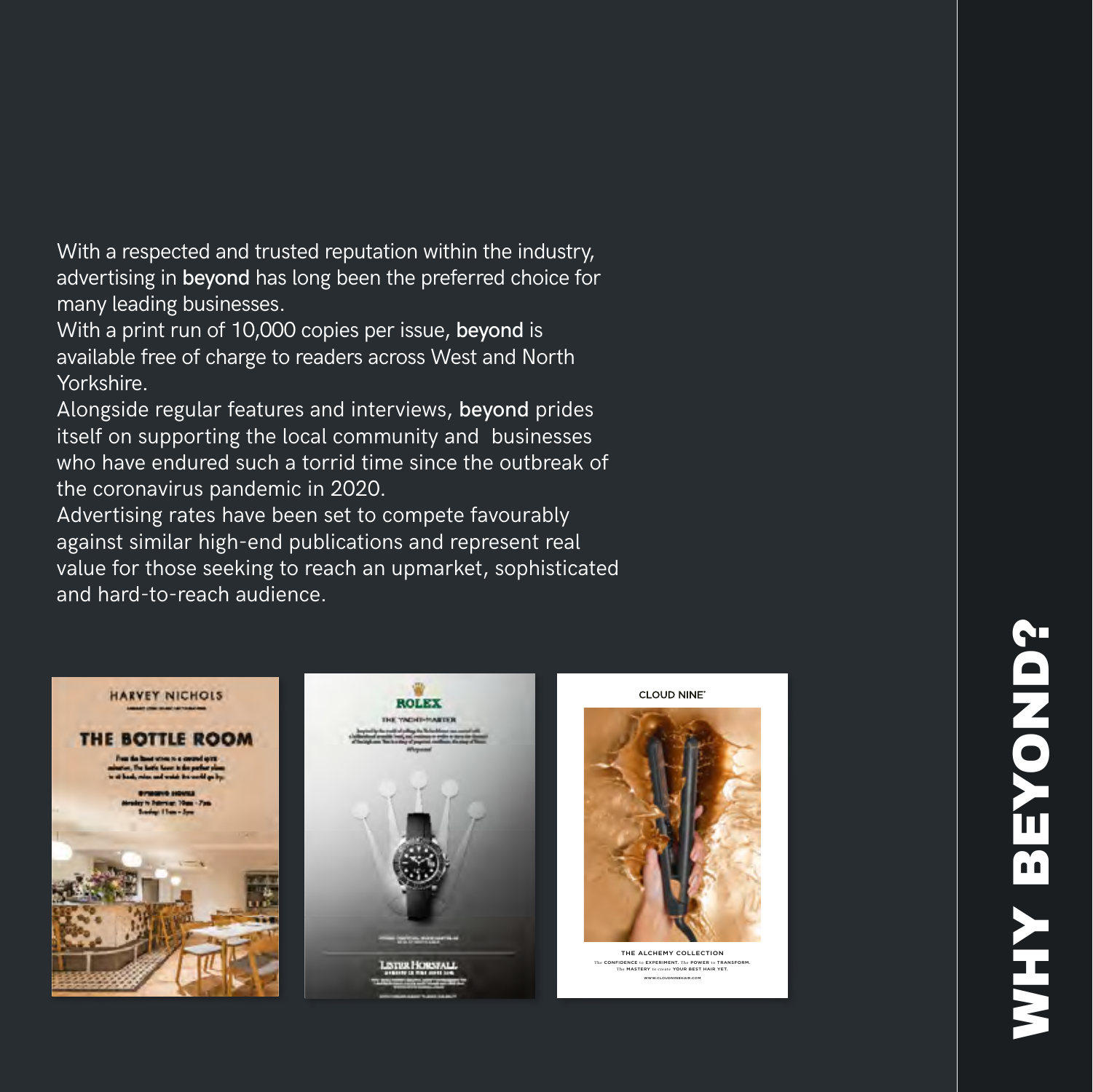# **FEATURES HEATURES**



## CELEBRITIES

Exclusive interviews and features with celebrities from the world of showbiz, sport and business

#### **IDEPENDENTS**

Showcasing the local independent businesses who make Yorkshire such a diverse and exciting hub of creativity.

#### **TRAVEL**

A comprehensive guide to the world's most exclusive destinations, the coolest hotels and the most exciting escapes both home and abroad.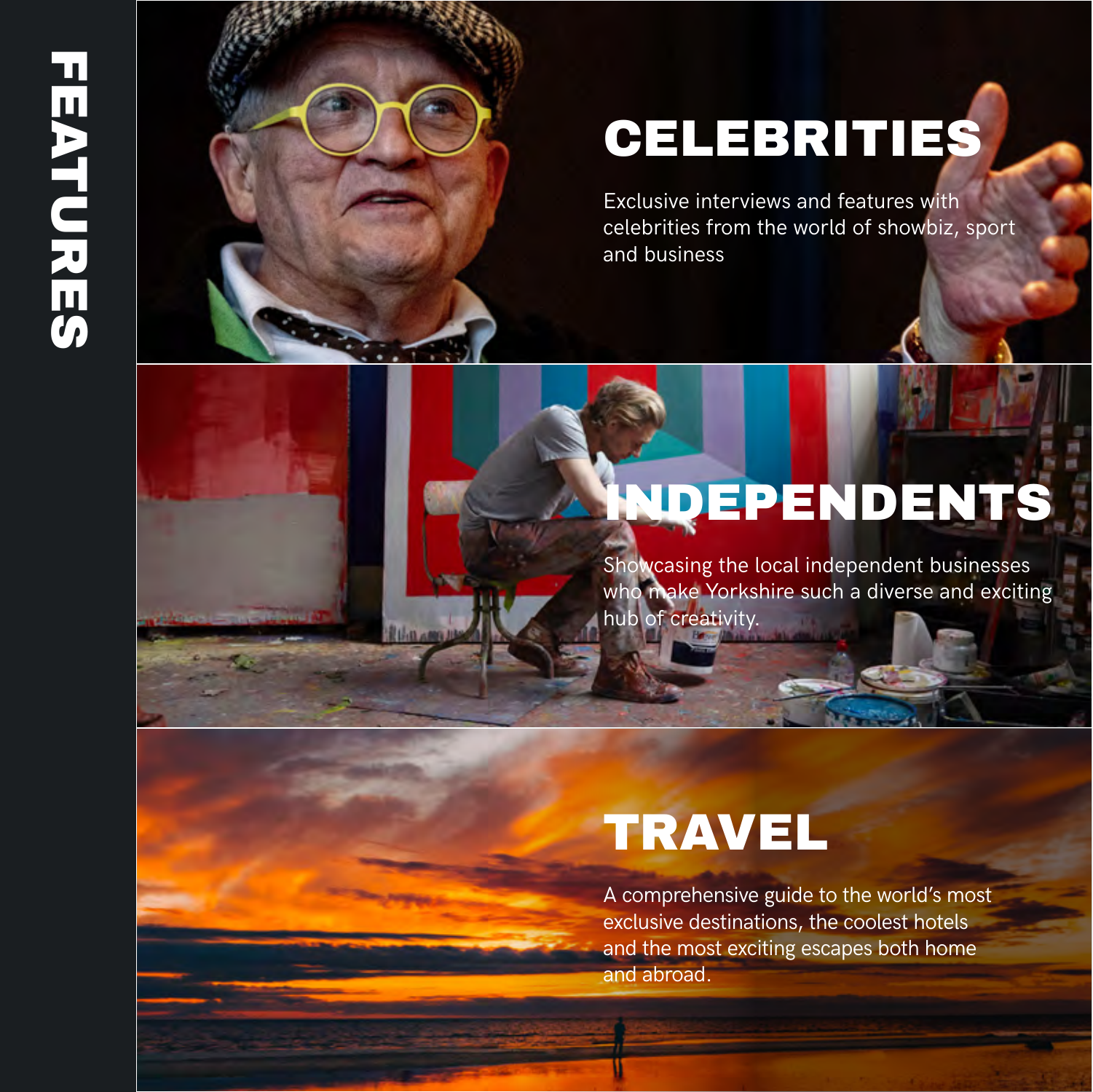## PROPERTY & INVESTMENT

An insider's guide to the latest investment opportunities, together with expert financial and legal advice from leading commentators and business leaders.

## FASHION

From boutique to catwalk, we have access to some of the world's most exciting designers and brands.

## FOOD & DRINK

Reviews of the finest restaurants and the coolest bars alongside interviews with some of the UK's most popular chefs and hospitality experts.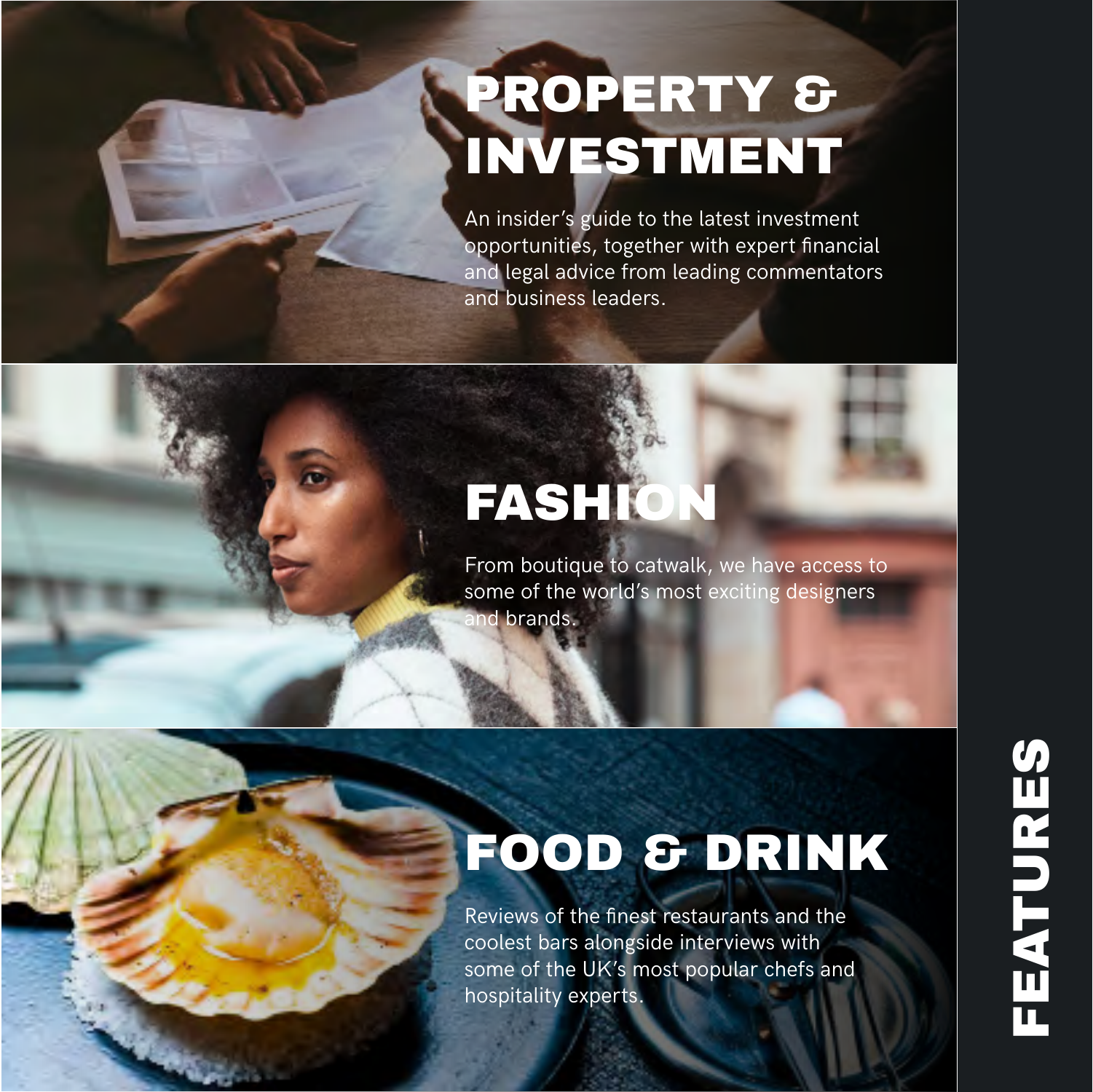



We know how important it is to reach your target audience and with that in mind we distribute extensively throughout Yorkshire. With delivery to selected homes, stands in major supermarkets, distribution to rail commuters and a comprehensive circulation in hotels, restaurants, bars, shops, businesses and leisure centres, it is little surprise so many advertisers enjoy working with us and put their trust in beyond. Advertising in Yorkshire's favourite magazine has never been more attractive and with subscription available to a national audience, beyond delivers huge exposure to an incredibly diverse and affluent audience.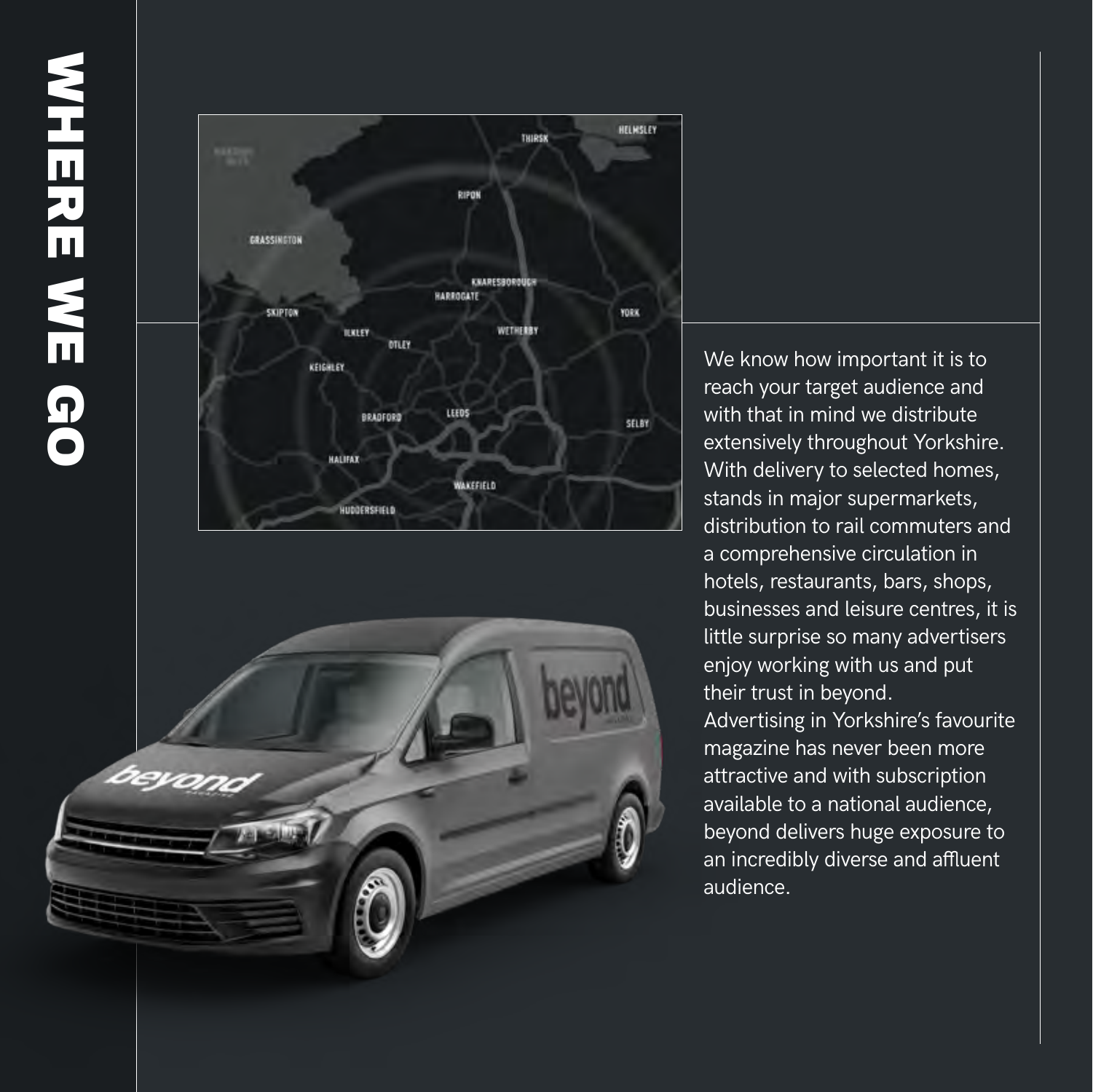#### ADVERTISING RATES

**Inside front £1,000**

**Outside back £1,000**

**Inside back £850**

**Opening double page spread £1,000**

**Double page spread £850**

**Full page £750**

Reductions for series insertions available upon request

Please email: **sales@beyondmags.com**  or call **Mark Bowness on 07958 485305** to discuss rates and editorial opportunities.

#### ARTWORK **SPECIFICATION**

Advertising rates are based on artwork supplied. Images/artwork must be high resolution - 300dpi, CMYK, with crop marks and bleed where appropriate.

Single page (inclusive of 6mm bleed): **256mm (h) x 201mm (w)**  Double page spread (inclusive of 6mm bleed): **256mm (h) x 396mm (w)** 

Accepted formats PDF, TIFF, JPEG, EPS (with outlined fonts). Alternatively we offer a full graphic design service, please contact our sales team to discuss your requirements.

Please email all artwork to: **studio@beyondmags.com** at least two weeks prior to publication date.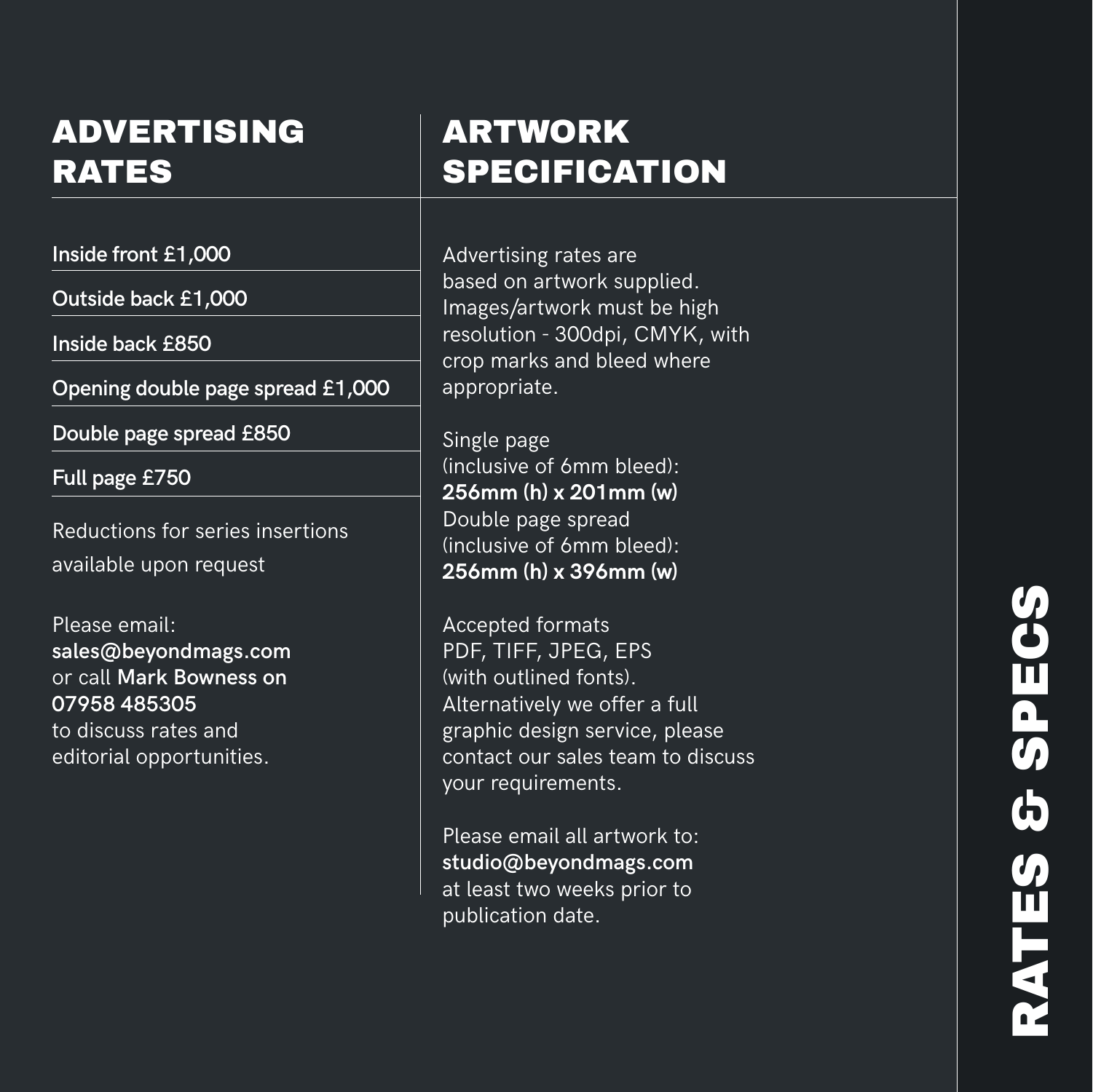#### ARTWORK **SPECIFICATION**

Advertising rates are available on request. Images/artwork must be low resolution - 72dpi, RGB Accepted formats: JPEG

Alternatively we offer a full graphic design service, please contact our sales team to discuss your requirements.

Please email all artwork to: **studio@beyondmags.com** at least two weeks prior to publication date.

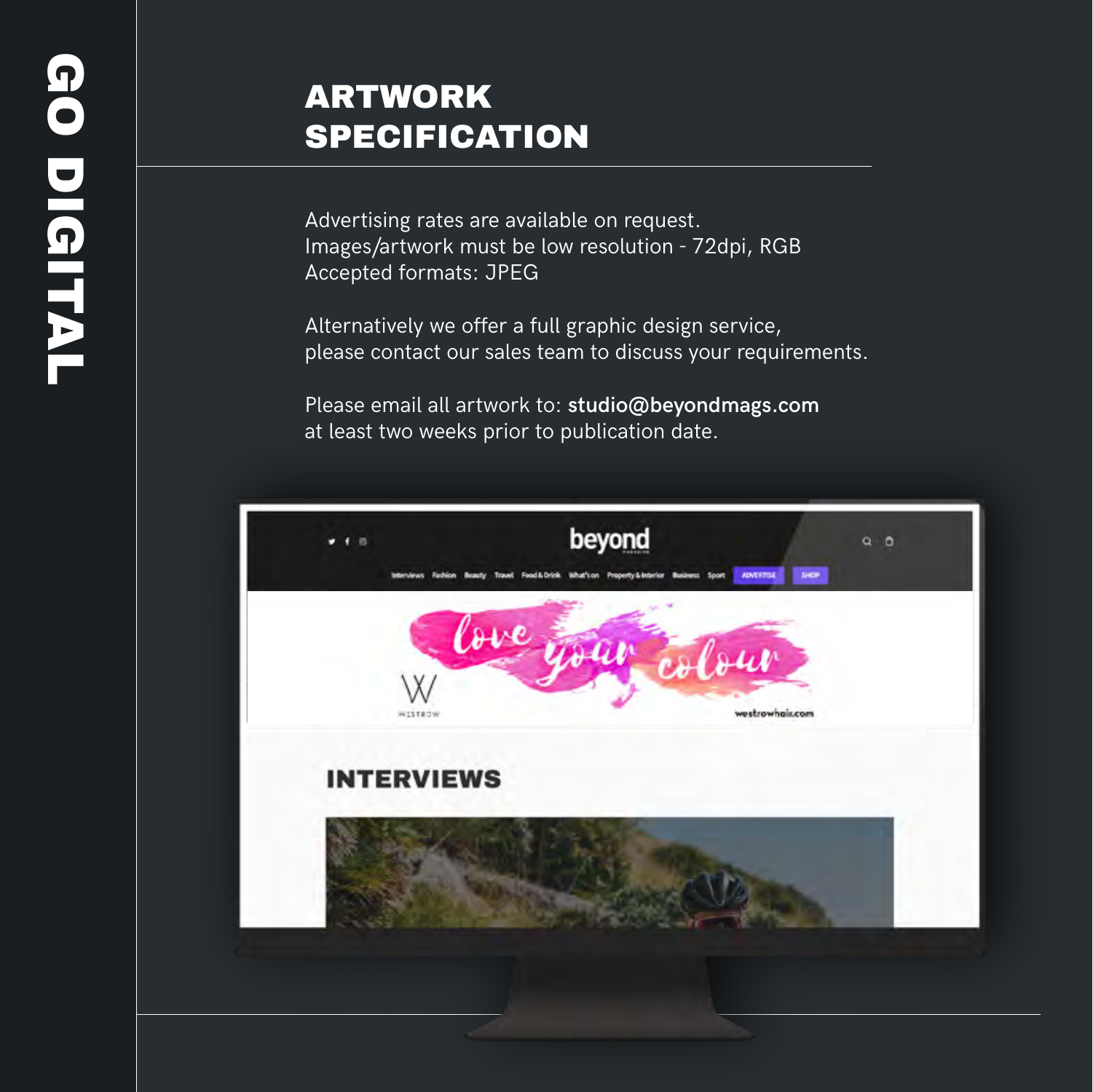#### FULL WIDTH BANNER